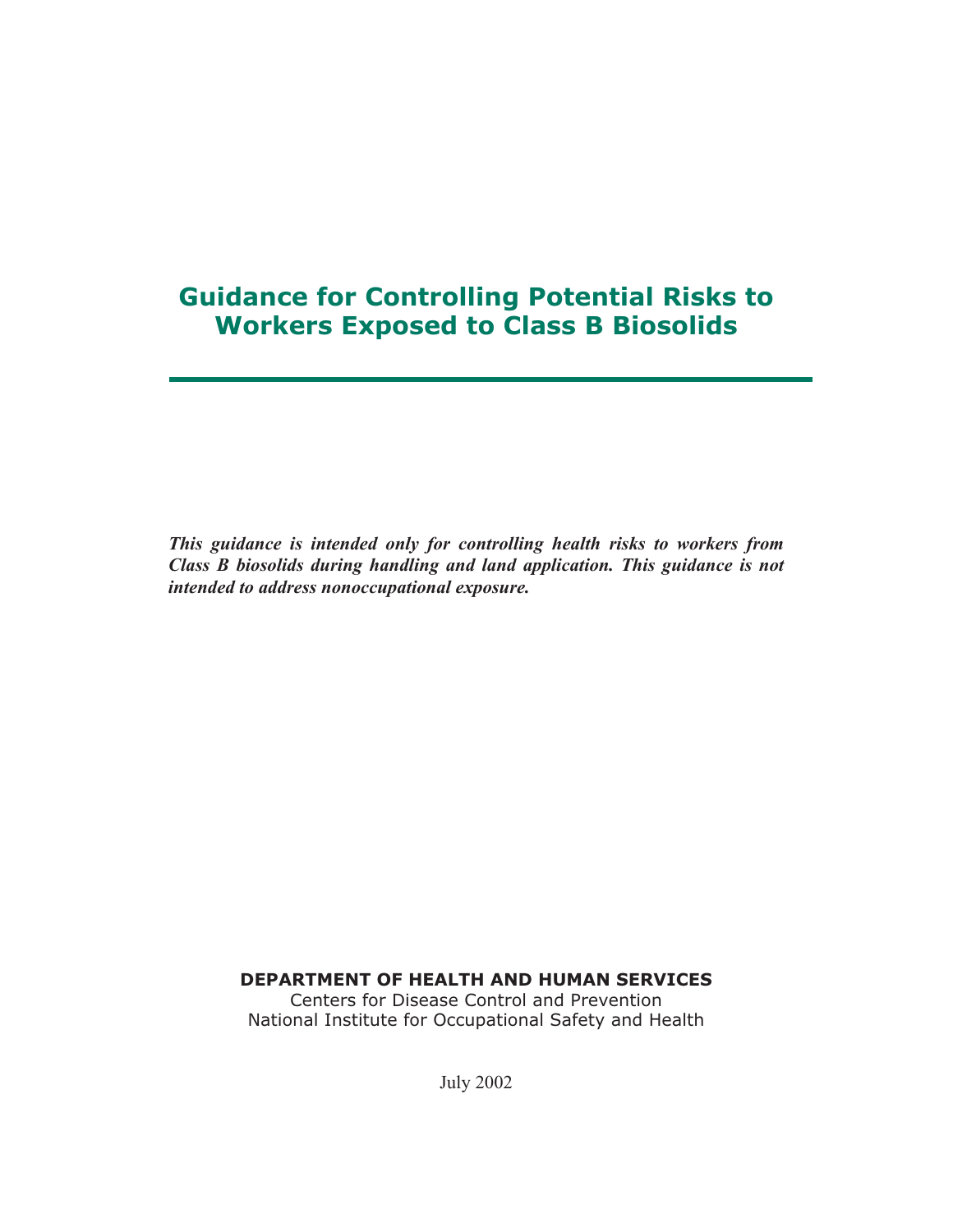This document is in the public domain and may be freely copied or reprinted.

#### **DISCLAIMER**

Mention of any company or product does not constitute endorsement by NIOSH.

### **ORDERING INFORMATION**

To receive documents or more information about occupational safety and health topics, contact the National Institute for Occupational Safety and Health (NIOSH) at

> NIOSH—Publications Dissemination 4676 Columbia Parkway Cincinnati, OH 45226–1998

Telephone: **1–800–35–NIOSH** (1–800–356–4674) Fax: 1–513–533–8573 E-mail: pubstaft@cdc.gov

or visit the NIOSH Web site at **www.cdc.gov/niosh**

**Publication Number 2002–149**

SAFER · HEALTHIER · PEOPLE™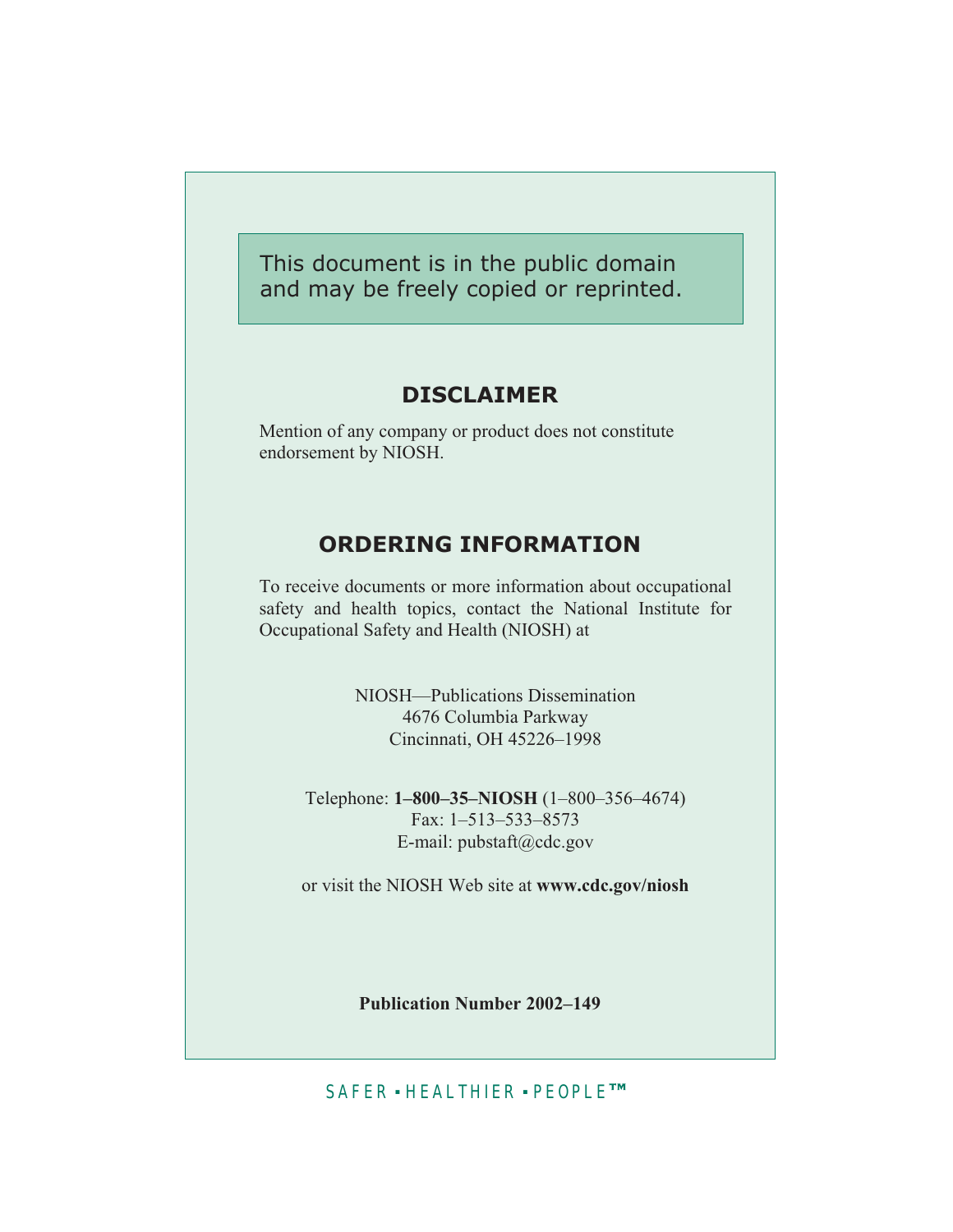### **Introduction**

Biosolids are the organic residues resulting from the treatment of commercial, industrial, and municipal wastewater (sewage). One purpose of the treatment is to significantly reduce the concentration of disease-causing organisms (also known as pathogens). Treatment also reduces the attractiveness of the residues to insects, birds, and rodents. The product is a material that can be recycled for uses such as adding organic material to the soil.

The U.S. Environmental Protection Agency (EPA) has established two categories of biosolids:

- Class A biosolids have undergone treatment to the point where the concentration of pathogens is reduced to levels low enough that no additional restrictions or special handling precautions are required by Federal regulations [40 CFR\* Part 503]. If the Class A biosolids meet *exceptional quality* requirements for metals content, they may be sold in bags and applied in the same way as other soil conditioners such as peat moss.
- Class B biosolids have undergone treatment that has reduced but not eliminated pathogens. By definition, Class B biosolids may contain pathogens. As a result, Federal regulations for use of Class B biosolids require additional measures to restrict public access and to limit livestock grazing for specified time periods after land application [40 CFR Part 503]. This allows time for the natural die-off of pathogens in the soil.

Whereas EPA rules [40 CFR Part 503] restrict public access to lands treated with Class B biosolids in order to protect public health, these rules do not apply to workers involved with Class B biosolids handling and land application.

Workers may come in contact with Class B biosolids during the course of their work. Workers and employers may be well aware of the need for precautions when contacting untreated sewage but less aware of the need for basic precautions when using Class B biosolids. This document provides information, guidance, and recommendations to employers and employees working with Class B biosolids to minimize occupational risks from pathogens. It does not address other potential safety and health issues such as injuries or exposures to chemicals.

#### **How are biosolids used?**

Biosolids are typically treated to Class B or Class A standards at the wastewater (sewage) treatment plant, where a liquid or semi-solid material is produced. In a liquid state, biosolids can be transported by truck to a land application site where they are applied directly to the land using tractors, tank wagons, irrigation systems, or special application vehicles. Alternatively, biosolids may undergo mechanical dewatering that may include the use of polymers. Dewatered and liquid biosolids are often temporarily stored at the treatment plant or application site. Dewatered biosolids are transported and applied to land using front-end loaders, trucks, tractors, or biosolids-spreading equipment. Most biosolids are applied with spreaders in semisolid form and then incorporated into the soil using a disc plow. Workers may come into either direct or indirect contact with biosolids during any phase of the treatment, transport, or application process, or after they are land applied. Currently, more than 50% of the biosolids generated in the United States is recycled as soil conditioners to improve and maintain productive soils and stimulate plant growth rather than being sent to landfills or incinerated. Biosolids are applied on agricultural land, forestlands, and surface mine reclamation sites. Class A biosolids are also used in horticultural applications. EPA estimates that 7.1 million tons of biosolids were generated for use or disposal in 2000.

<sup>\*</sup> *Code of Federal Regulations*.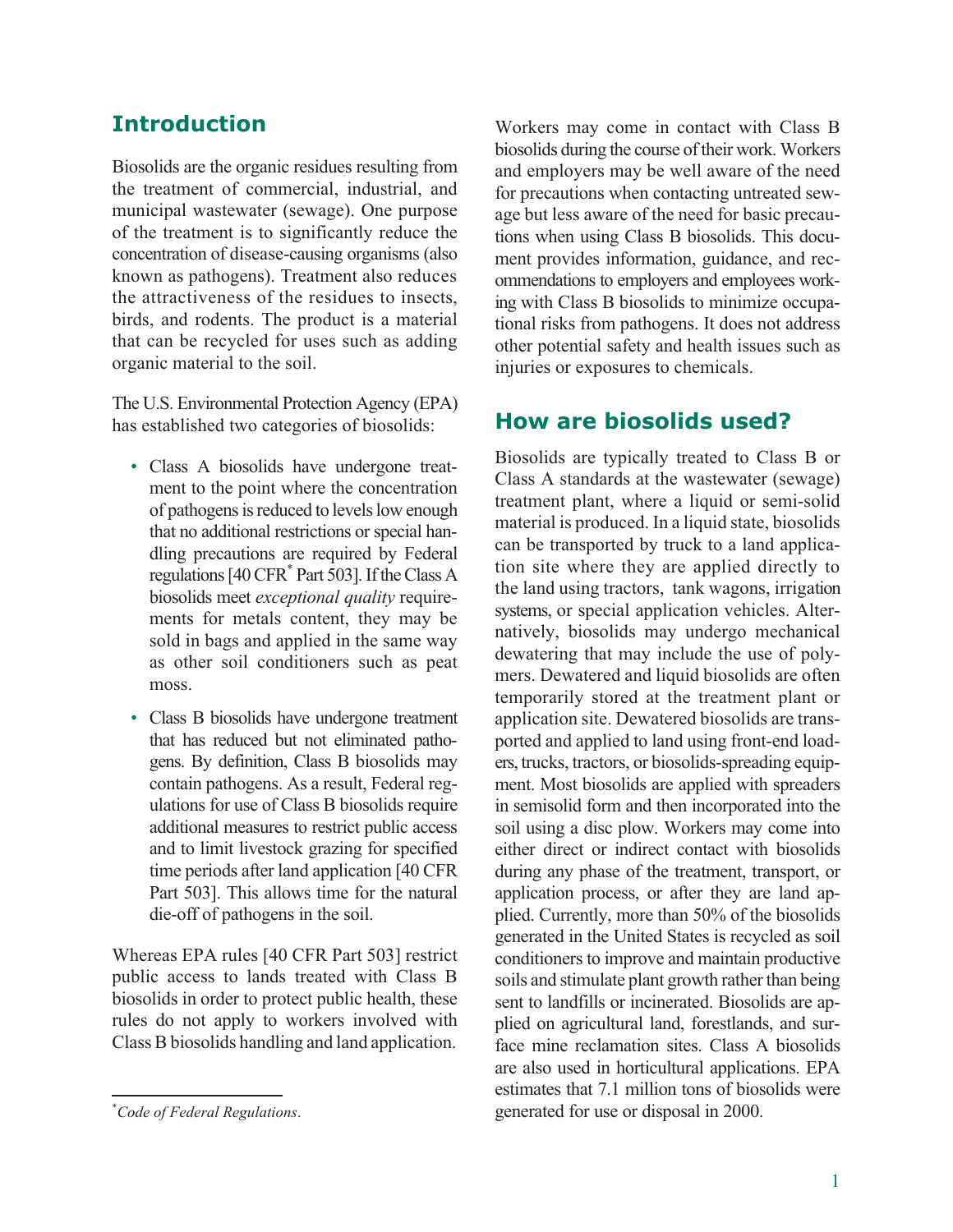### **What is in biosolids that requires control of worker exposures?**

There are four major types of human diseasecausing organisms (pathogens) that can be found in sewage: (1) bacteria, (2) viruses, (3) protozoa, and (4) helminths (parasitic worms). Class B biosolids may contain the same types of pathogens as the source sewage, but at reduced concentrations. Both Class A and Class B biosolids may also contain chemicals (including metals) and allergens.

To protect public health, the EPA's 40 CFR Part 503 rule prescribes a *restricted period* of up to 1 year to limit public access to lands where Class B biosolids have been applied. These EPA restrictions do not apply to occupational access. EPA does recognize that occupational exposure can occur and states that workers exposed to Class B biosolids might benefit from several additional precautions such as use of dust masks when spreading dry materials, the use of gloves when touching biosolids, and routine hand washing before eating, drinking, smoking, or using the bathroom.

The risk of worker exposure to infectious agents in Class B biosolids is likely greatest prior to, during, and immediately after land application of the biosolids. Because the concentration of pathogens declines through natural processes, the potential for pathogen exposure decreases over time.

# **Do we know these pathogens can cause disease?**

Yes, the association between poor hygiene, raw sewage, and infectious disease is well established. Most of the pathogenic bacteria, viruses, and parasites in biosolids are enteric, which means they are present in the intestinal tracts of humans and animals. Enteric organisms that may be found in biosolids include, but are not limited to, *Escherichia coli*, *Salmonella, Shigella, Campylobacter, Cryptosporidium, Giardia*, Norwalk virus, and enteroviruses. Exposure may potentially result in disease (e.g., gastroenteritis) or in a carrier state in which an infection does not clinically manifest itself in the individual but can be spread to others. These enteric organisms are usually associated with self-limited gastrointestinal illness but can develop into more serious diseases in sensitive populations such as immune-compromised individuals, infants, young children, and especially the elderly.

The disease risk is a function of the number and types of pathogens in the Class B biosolids relative to the exposure levels and infective dose. Because data are sparse on what constitutes an infective dose, it is prudent public health practice to minimize workers' contact with Class B biosolids and soil or dusts containing Class B biosolids during production and application, and at land application sites during the period when public access is restricted. Class A biosolids may also present some health risk to workers, since some chemicals and biologic constituents in Class A biosolids are not regulated by the EPA.

# **Can workers be exposed to pathogens from biosolids?**

Workers could be exposed to pathogens and irritants when working with Class B biosolids during the period when public access is restricted. During a NIOSH field investigation at one biosolids land application and storage site that did not comply with EPA requirements, the following was observed:

• NIOSH interviewed employees who worked in all phases of the biosolids operation. Some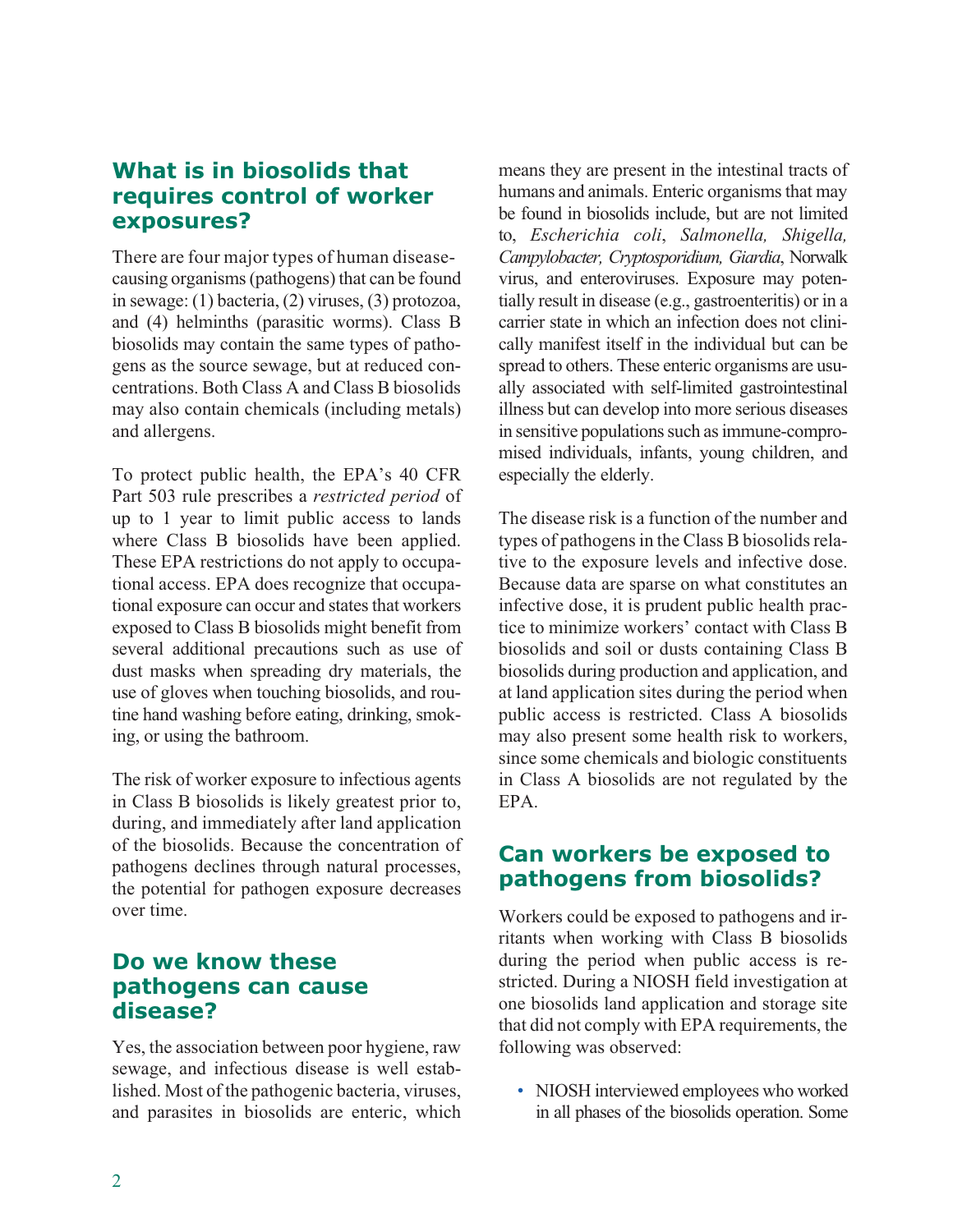employees reported repeated episodes of gastrointestinal illness after working with the biosolids, either at the treatment plant or during land application.

- NIOSH observed among workers an inconsistent awareness, provision, and use of protective equipment and hygiene practices appropriate for handling Class B biosolids (or biosolids that do not comply with EPA standards).
- NIOSH collected bulk samples from different locations within the biosolids storage site and found measurable concentrations of fecal coliforms. Fecal coliforms are used as an indicator for the presence of other enteric microorganisms. Enteric bacteria were detected in air samples collected at the land application site.
- The local department of environmental services recently informed NIOSH that biosolids applied at this site intermittently exceeded (by up to 4.5 times) the EPA fecal coliform upper limit for Class B biosolids prior to the NIOSH survey.
- The substandard biosolids were applied at the agricultural site before the monitoring results were received from the laboratory.

EPA reports that high-pressure spray applications may result in some aerosolization of pathogens and that application or incorporation of dewatered biosolids may cause very localized fine particulate/dusty conditions. Also, farm workers may be exposed to biosolids after application and during the restricted period. Ancillary workers (for example, laborers hired to clean trucks that were used to haul biosolids) can be exposed to biosolids. Exposures to substandard biosolids can occur when these materials are loaded and hauled to approved landfills or incinerators for disposal.

Additional study of worker exposures to pathogens and other toxics possibly present in Class B biosolids is needed. This will reduce scientific uncertainty about these issues and allow further refinement of worker precautions.

### **What should employers do to prevent work-related illness?**

To protect workers who have direct contact with Class B biosolids and thus are likely to have an exposure to pathogens, employers should provide a basic level of protection, including appropriate measures from those listed below. While the measures are worded to refer to Class B biosolids, most also apply to tasks involving contact with sewage, untreated or partially treated sludge, or substandard biosolids.

#### **Provide basic hygiene recommendations for workers.**

Basic hygiene precautions are important for workers handling biosolids. The following list, originally developed by EPA, provides a good set of hygiene recommendations.

- 1. Wash hands thoroughly with soap and water after contact with biosolids.
- 2. Avoid touching face, mouth, eyes, nose, genitalia, or open sores and cuts while working with biosolids.
- 3. Wash your hands *before* you eat, drink, or smoke and before and after using the bathroom.
- 4. Eat in designated areas away from biosolids-handling activities.
- 5. Do not smoke or chew tobacco or gum while working with biosolids.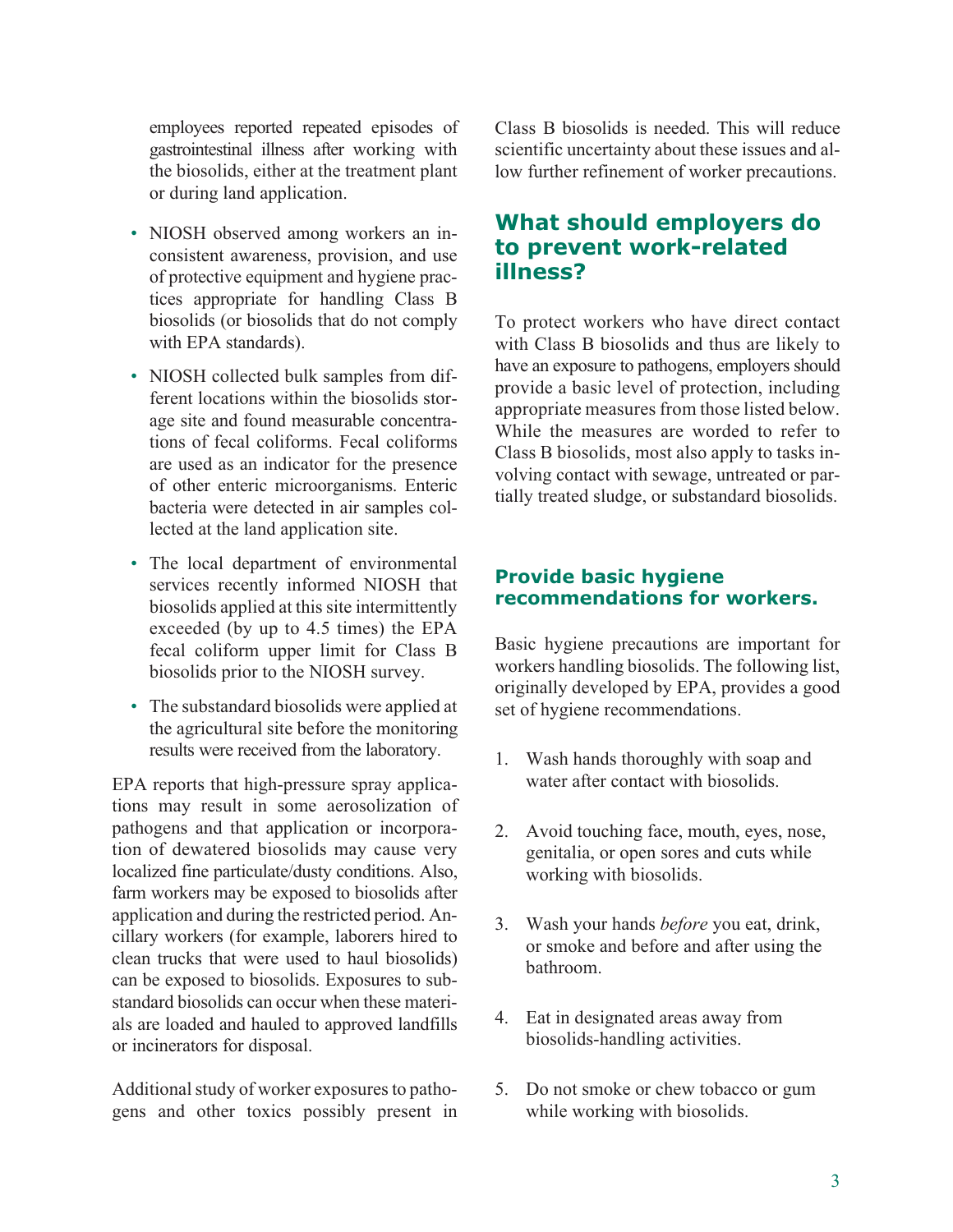- 6. Use barriers between skin and surfaces exposed to biosolids.
- 7. Remove excess biosolids from footgear prior to entering a vehicle or a building.
- 8. Keep wounds covered with clean, dry bandages.
- 9. Thoroughly but gently flush eyes with water if biosolids contact eyes.
- 10. Change into clean work clothing on a daily basis and reserve footgear for use at worksite or during biosolids transport.
- 11. Do not wear work clothes home or outside the work environment.
- 12. Use gloves to prevent skin abrasion.

In addition, NIOSH recommends the following steps to provide a more comprehensive set of precautions for use by employers and employees:

#### **Provide appropriate protective equipment, hygiene stations, and training.**

#### *Personal Protective Equipment (PPE).—*

Appropriate PPE should be provided for all workers likely to have exposure to biosolids. The choices of PPE include goggles, splash-proof face shields, respirators, liquid-repellent coveralls, and gloves. Face shields should be made available for all jobs in which there is a potential for exposure to spray or high-pressure leaks, or aerosolized biosolids during land application. Management and employee representatives should work together to determine which job duties are likely to result in this type of exposure, to conduct appropriate on-site monitoring, and to determine which type of PPE is needed in conjunction with a qualified safety and health professional. If respirators are needed,

a comprehensive program would include respirator fit-testing and training or retraining.

*Hygiene and Sanitation.—*Hand-washing stations with clean water and mild soap should be readily available whenever contact with biosolids occurs. In the case of workers in the field, portable sanitation equipment, including clean water and soap, should be provided. Cabs should be wiped down and cleaned of residual mud (or settled dust) frequently to reduce potential for exposure to biosolids.

*Training.*—Periodic training on standard hygiene practices for biosolids workers should be conducted by qualified safety and health professionals to cover issues such as the following:

- Frequent and routine hand washing (the most valuable safeguard in preventing infection by agents present in biosolids), especially before eating or smoking
- The proper use of appropriate PPE, such as coveralls, boots, gloves, goggles, respirators, and face shields
- The removal of contaminated PPE and the use of available on-site showers, lockers, and laundry services
- Proper storage, cleaning, or disposal of contaminated PPE
- Instructions that work clothes and boots should not be worn home or outside the immediate work environment
- Prohibition of eating, drinking, or smoking while working in or around biosolids
- Procedures for controlling exposures to chemical agents that may be in biosolids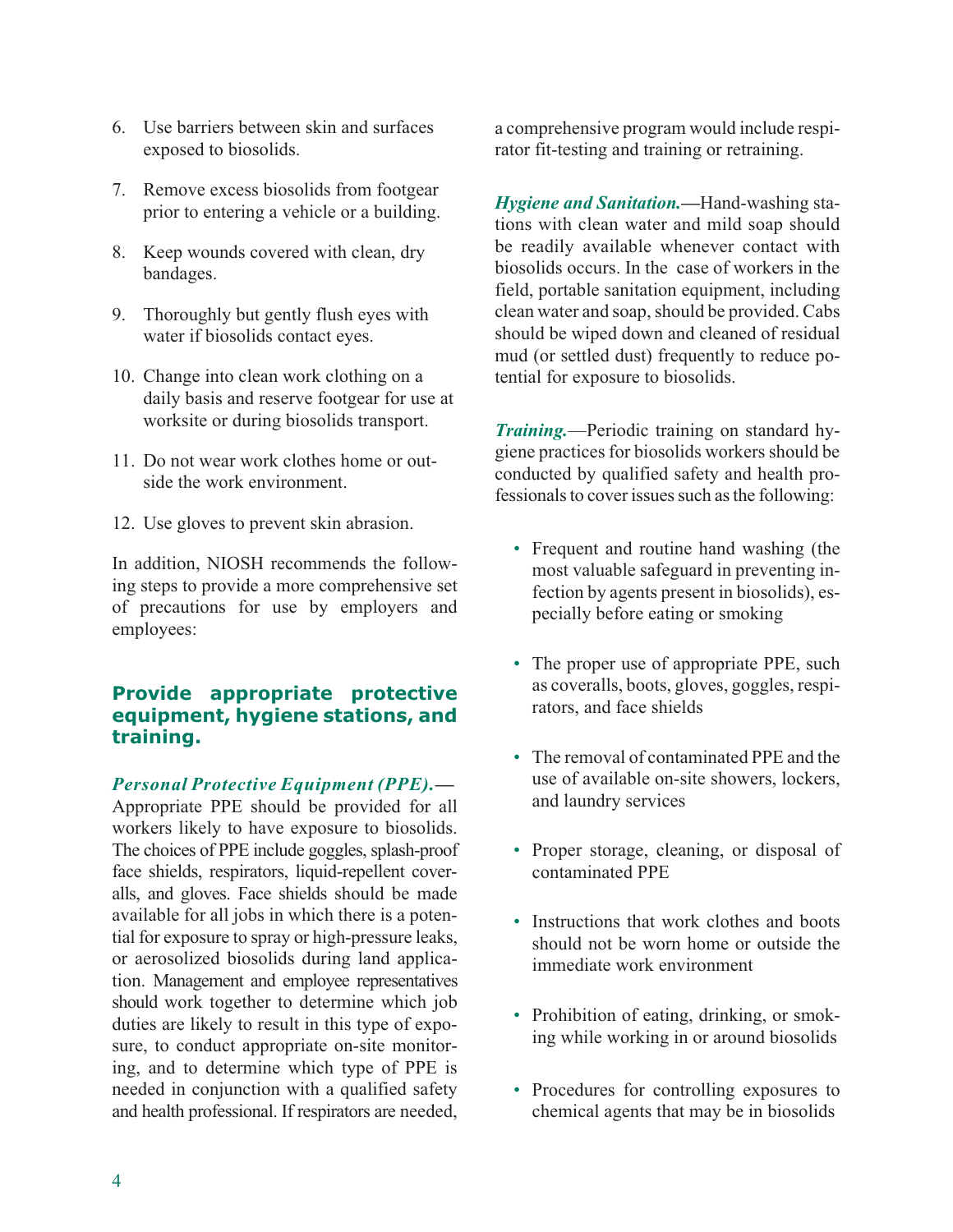*Reporting.*—Workers should be trained to report potentially work-related illnesses or symptoms to the appropriate supervisory or health care staff. This may aid in the early detection of work-relat ed health effects.

*Immunizations.*—Ensure that all employees are up-to-date on tetanus-diphtheria immunizations, since employees are at risk of soil-contaminated injuries. Current CDC recommendations do not support hepatitis A vaccination for sewage workers.

#### **Extend good environmental practices to prevent and minimize occupational exposures.**

- Where feasible, substituting Class A biosolids could reduce the pathogen exposure risks during land application compared to applying Class B biosolids. Feasibility may be affected by local customer preferences, since the two types of biosolids vary in the nutrient value they provide to end-users.
- Monitor the source material coming from the wastewater treatment facility. Check monitoring results to assure they meet specified Class B or Class A standards prior to land application operations.
- Monitor stored biosolids prior to application to assure that the biosolids are properly stabilized and that unacceptable regrowth or cross-contamination from substandard material has not occurred.
- Where local conditions permit, inject biosolids below the soil or incorporate (thoroughly mix) into tilled soil. This will minimize post-application worker contact with applied biosolids and prevent

resuspension into the air during periods of dryness.

- On windy days, avoid spreading or disturbing dry biosolids (e.g., compost) that would create dust.
- On windy days, avoid spreading biosolids by high-pressure spray.
- Avoid unnecessary mechanical disturbance and contact with land-applied Class B biosolids during the period when public access is restricted.
- Equip heavy equipment used at storage and application facilities with sealed, positive-pressure, air-conditioned cabs that contain filtered air-recirculation units.
- Monitor worker exposures when adjusting precautions to address site-specific issues.

# **For More Information**

Additional information about biosolids and preventive measures can be obtained from the following government Web sites:

- Environmental Protection Agency (EPA). *Biosolids*. www.epa.gov/owm/bio.htm (This site includes links to professional associations that address biosolids.)
- National Center for Infectious Diseases (NCID). *Viral Hepatitis Resource Center*. www.cdc.gov/ncidod/diseases/hepatitis
- National Institute for Occupational Safety and Health (NIOSH). www.cdc.gov/niosh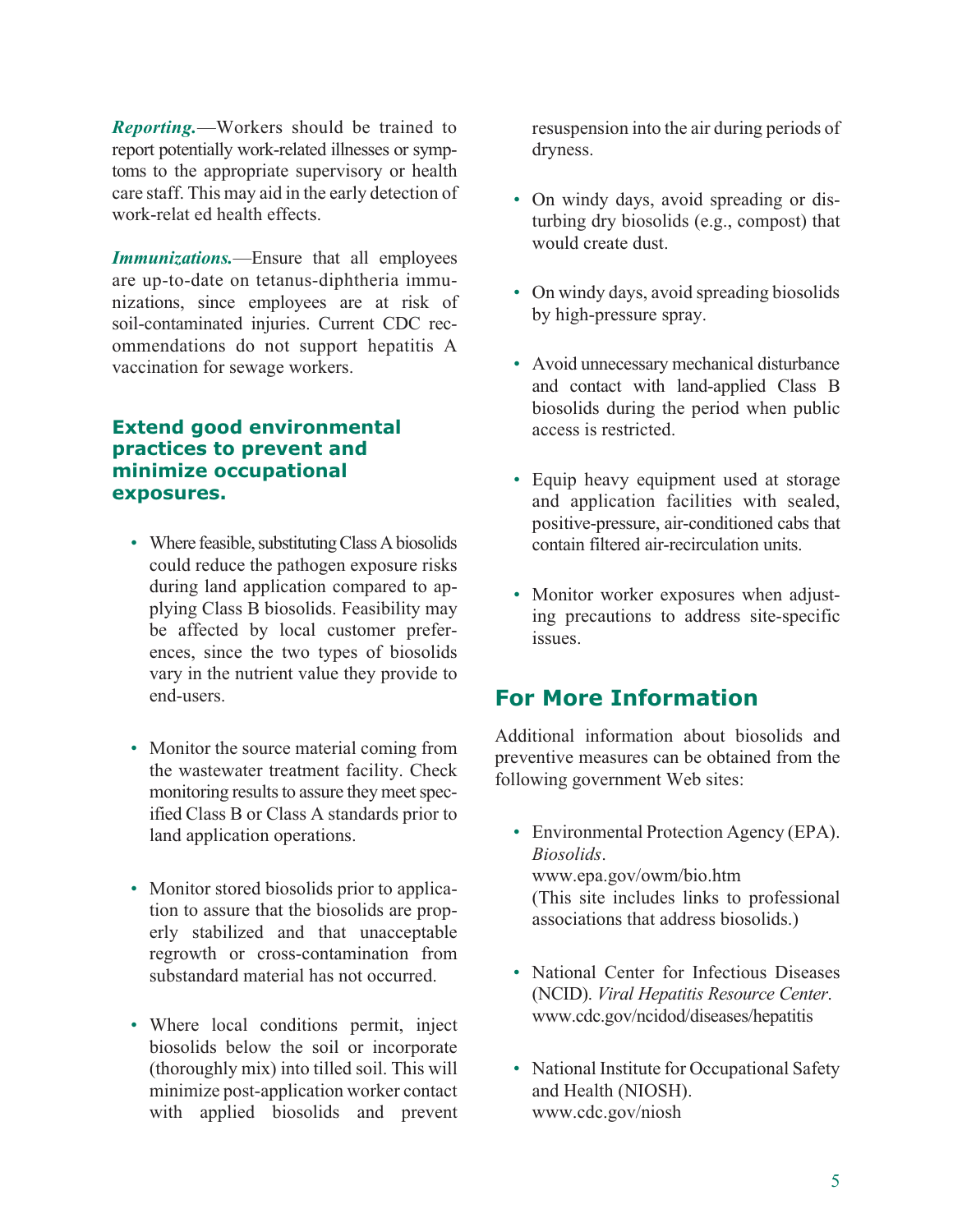# **Bibliography**

Brugha R, Heptonstall J, Farrington P, Andren S, Perry K, Parry J [1998]. Risk of hepatitis A infection in sewage workers. Occup Environ Med *55*(8):567–569.

CDC (Centers for Disease Control and Prevention) [1999]. Prevention of hepatitis A through active or passive immunization. MMWR *48*(RR–12).

CFR. Code of Federal regulations. Washington, DC: U.S. Government Printing Office, Office of the Federal Register.

Clark CS [1987]. Health effects associated with wastewater treatment, disposal, and reuse. J Water Pollut Control Fed *59*(6):436–440.

DeSerres G, Laliberté D [1997]. Hepatitis A among workers from a waste water treatment plant during a small community outbreak. Occup Environ Med *54*(1):60–62.

Dorn RC, Reddy CS, Lamphere DN, Gaeuman JV, Lanese R [1985]. Municipal sludge application on Ohio farms: health effects. Environ Res *38*:332–359.

EPA [2002]. Office of Inspector General status report: land application of biosolids. Washington, DC: Environmental Protection Agency, 2002–S–000004.

EPA [2000]. Guide to field storage of biosolids. Washington, DC: Environmental Protection Agency, Office of Wastewater Management, EPA/832–B–00–007.

EPA [1999]. Biosolids generation, use, and disposal in the United States. Washington, DC: Environmental Protection Agency, Office of Solid Waste, EPA530–R–99–009.

EPA [1999]. Environmental regulations and technology—control of pathogens and vector

attraction in sewage sludge.Washington, DC: Environmental Protection Agency, Office of Research and Development, EPA/625/R–92/013.

EPA [1995]. Pathogen risk assessment methodology for municipal sewage sludge landfilling and surface disposal. Washington, DC: Environmental Protection Agency, Office of Research and Development, EPA/600/R–95/016.

Khuder SA, Arthur TA, Bisesi MS, Schaub EA [1998]. Prevalence of infectious disease and associated symptoms in wastewater treatment workers. Am J Ind Med *33*:571–577.

Kowal NE, Pahren HR [1981]. Health effects associated with wastewater treatment and disposal. JWater Pollut Control Fed *53*(6):776–786.

Laitinen S, Kangas J, Kotimaa M, Liesivouri J, Martikainen PJ, Nevalainen A, Sarantila R, Husman K [1994]. Workers' exposure to airborne bacteria and endotoxins at industrial wastewater treatment plants. Am Ind Hyg Assoc J *55*(11):1055–1060.

Lodor ML [2001]. Viewpoint: NIOSH report omits significant details in LeSourdsville case. Biosolids Technical Bulletin, Water Environ Fed *7*(4):11–13.

Lundholm M, Rylander R [1983]. Work-related symptoms among sewage workers. Br J Ind Med *40*:325–329.

National Research Council [1996]. Use of reclaimed water and sludge in food crop production.Washington, DC: National Academy Press.

NIOSH [1999]. Hazard evaluation and technical assistance report: Bio-Solids Land Application Process, LeSourdsville, OH. Cincinnati, OH: U.S. Department of Health and Human Services, Public Health Service, Centers for Disease Control and Prevention, National